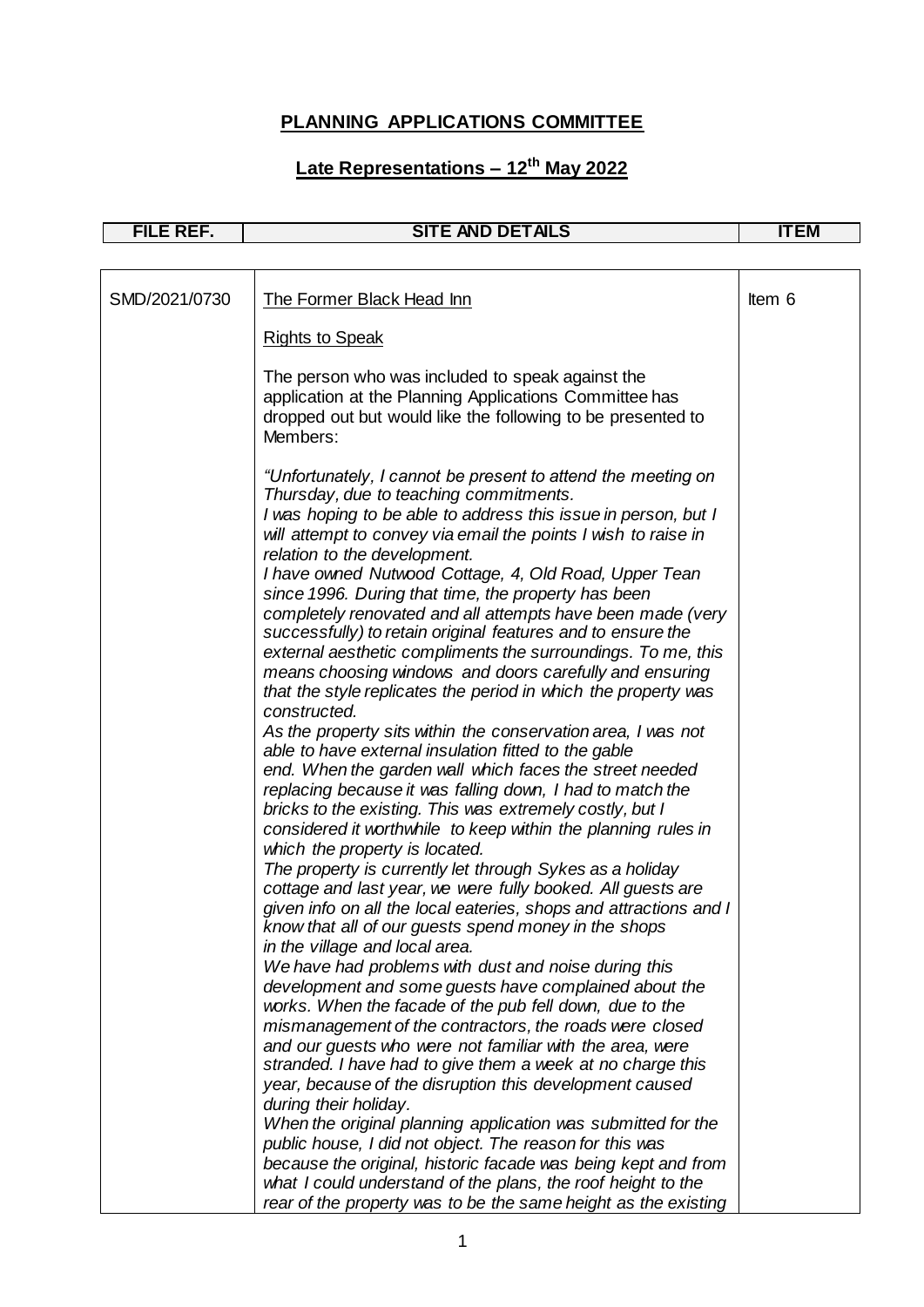| FILE REF. | <b>SITE AND DETAILS</b>                                                                                                    | <b>ITEM</b> |
|-----------|----------------------------------------------------------------------------------------------------------------------------|-------------|
|           | building. At no point was an extension or increase in height                                                               |             |
|           | referred to.<br>The rear of my property faces New Road, so it looks out                                                    |             |
|           | across the building site.                                                                                                  |             |
|           | From that window you could see over the roof of the public                                                                 |             |
|           | house to the roofs and upper storeys of properties in New                                                                  |             |
|           | Road.<br>Now all I can see is a wall with windows facing directly into                                                     |             |
|           | my property. The development blocks the natural light, blocks                                                              |             |
|           | the sunlight and blocks the view. Furthermore, it looks down                                                               |             |
|           | into my property, so that there will be no private areas to sit                                                            |             |
|           | in the garden as all will be overlooked. The rear bedroom<br>which is a child's bedroom will be overlooked directly, along |             |
|           | with the kitchen and bathroom.                                                                                             |             |
|           | It has made the exterior and interior of my property dark and                                                              |             |
|           | gloomy.                                                                                                                    |             |
|           | What I cannot grasp is why this development is deemed<br>suitable for Tean High Street, it does not fit with any of the    |             |
|           | historic buildings, it blocks my light and also that of my                                                                 |             |
|           | neighbours.                                                                                                                |             |
|           | If we all have to adhere to planning rules, why has this                                                                   |             |
|           | development which is so out of place been allowed to go<br>ahead?                                                          |             |
|           | It was obvious to all that the front facade of the public house                                                            |             |
|           | was going to collapse, there was no scaffold to hold it up and                                                             |             |
|           | the ground around it was taken away.                                                                                       |             |
|           | This development will affect my business and that in turn, will<br>also affect the businesses that my guests visit.        |             |
|           | It is affecting my mental health as every time I visit the                                                                 |             |
|           | property, the development looms over it, making everywhere                                                                 |             |
|           | dark and gloomy. It is a constant worry that the development                                                               |             |
|           | has severely devalued my property and certainly those that                                                                 |             |
|           | are adjacent.<br>The applicant has in my opinion, taken liberties and has been                                             |             |
|           | dishonest regarding the true intent of the historic facade and                                                             |             |
|           | the actual size and height of the building. This applicant does                                                            |             |
|           | not see or understand historic beauty, tradition or even                                                                   |             |
|           | planning laws and certainly has no affection or respect for the<br>residents of Tean village.                              |             |
|           | I urge the planning committee to stop this development with                                                                |             |
|           | immediate effect and request the applicant to submit revised                                                               |             |
|           | plans."                                                                                                                    |             |
|           | Letters of objection                                                                                                       |             |
|           | Two letters of objection have been received since the report                                                               |             |
|           | was published and one of those is from the above speaker.<br>The points raised in the two letters are as follows:          |             |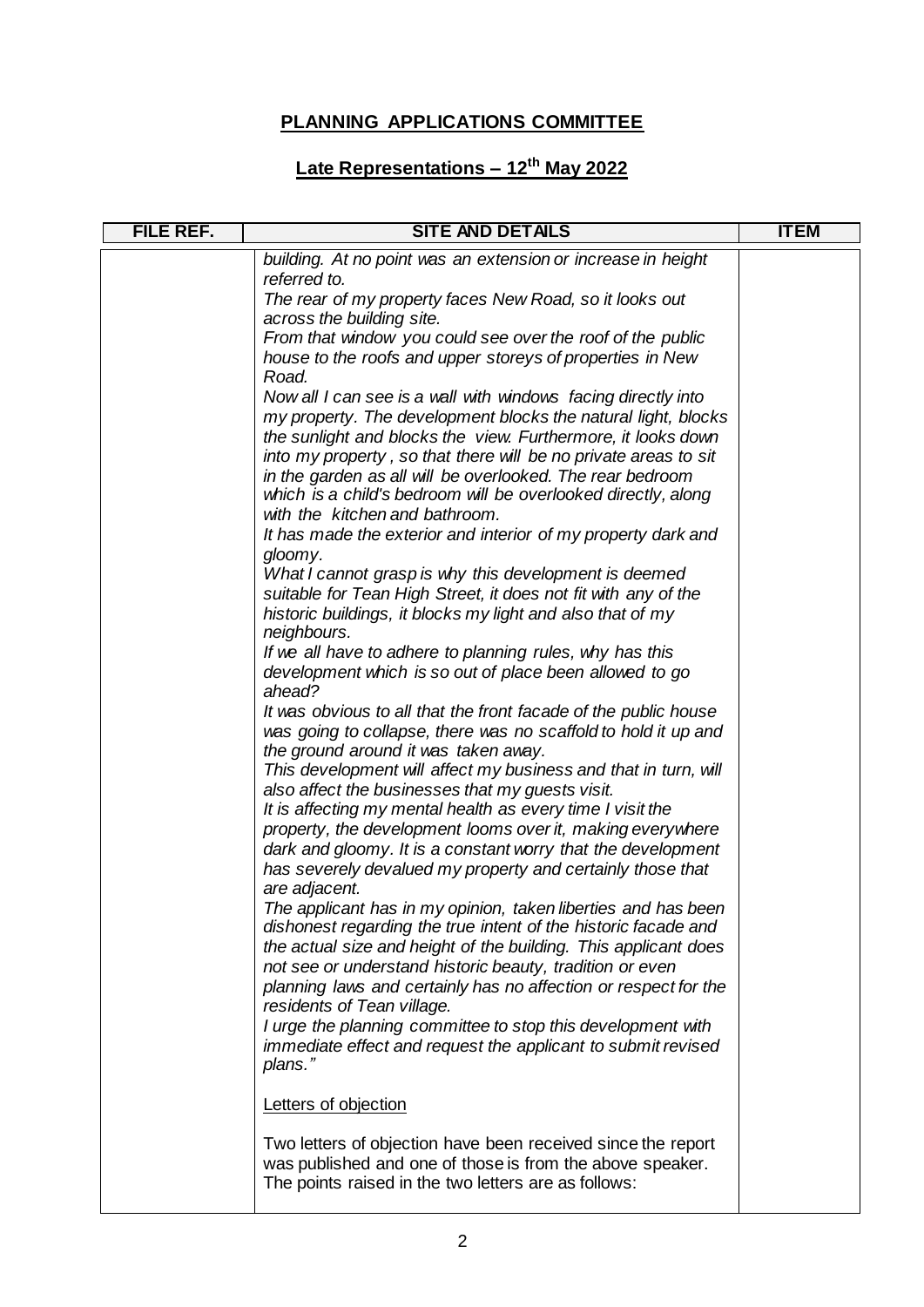| FILE REF. | <b>SITE AND DETAILS</b>                                                                                                                                                                                                                                                                                                                                                                                                                                                                                                                                                                                                                                                            | <b>ITEM</b> |
|-----------|------------------------------------------------------------------------------------------------------------------------------------------------------------------------------------------------------------------------------------------------------------------------------------------------------------------------------------------------------------------------------------------------------------------------------------------------------------------------------------------------------------------------------------------------------------------------------------------------------------------------------------------------------------------------------------|-------------|
|           | -The height of the building exceeds the height of the former                                                                                                                                                                                                                                                                                                                                                                                                                                                                                                                                                                                                                       |             |
|           | pub<br>-Loss of privacy and light provision to properties off Old Road<br>-Overdominant when viewed from the rear of properties off<br>Old Road                                                                                                                                                                                                                                                                                                                                                                                                                                                                                                                                    |             |
|           | -Design of new building out of keeping with the Conservation<br>Area                                                                                                                                                                                                                                                                                                                                                                                                                                                                                                                                                                                                               |             |
|           | -Building Inspectors are not carrying out checks<br>-Impact on values of other properties in the village                                                                                                                                                                                                                                                                                                                                                                                                                                                                                                                                                                           |             |
|           | <b>Response from Case Officer</b>                                                                                                                                                                                                                                                                                                                                                                                                                                                                                                                                                                                                                                                  |             |
|           | It is alleged that the building is being built higher than the<br>former pub and not in accordance with the plans. Although<br>the development is not yet complete, when I visited the site<br>for the second time (on 10.5.22), it appeared the frame is<br>complete and building materials were added to the rear<br>extension part. It does not appear to be built larger than the<br>plans which are effectively the same as those previously<br>approved but they will be required to complete the<br>development in exact accordance with the current application<br>plans if approved via standard planning conditions or<br>enforcement investigations will be undertaken. |             |
|           | Members are reminded that the plans presented at the<br>Committee are the same as those previously approved. It<br>was considered the previous plans would not lead to any<br>significant harm to the visual or residential amenities (i.e. light<br>provision, privacy, level of dominance) of the area. The point<br>about impact on property values is not a material planning<br>consideration.                                                                                                                                                                                                                                                                                |             |
|           | Environmental Health Consultation Response (including<br>noise assessment)                                                                                                                                                                                                                                                                                                                                                                                                                                                                                                                                                                                                         |             |
|           | With regard to noise, the following comments were made:                                                                                                                                                                                                                                                                                                                                                                                                                                                                                                                                                                                                                            |             |
|           | <b>Construction and Management Plan:</b> The construction<br>management plan submitted with this application was not<br>complied with during the construction phase. Specifically the<br>Environmental Health Department received noise complaints<br>against a building site radio which was found to be<br>excessively loud and located next to residential dwellings.                                                                                                                                                                                                                                                                                                           |             |
|           | There is no advice contained as to how dust will be monitored<br>or indeed was monitored during the development. The<br>condition below sets out what this Department would have<br>expected to have seen for a development of this size and                                                                                                                                                                                                                                                                                                                                                                                                                                       |             |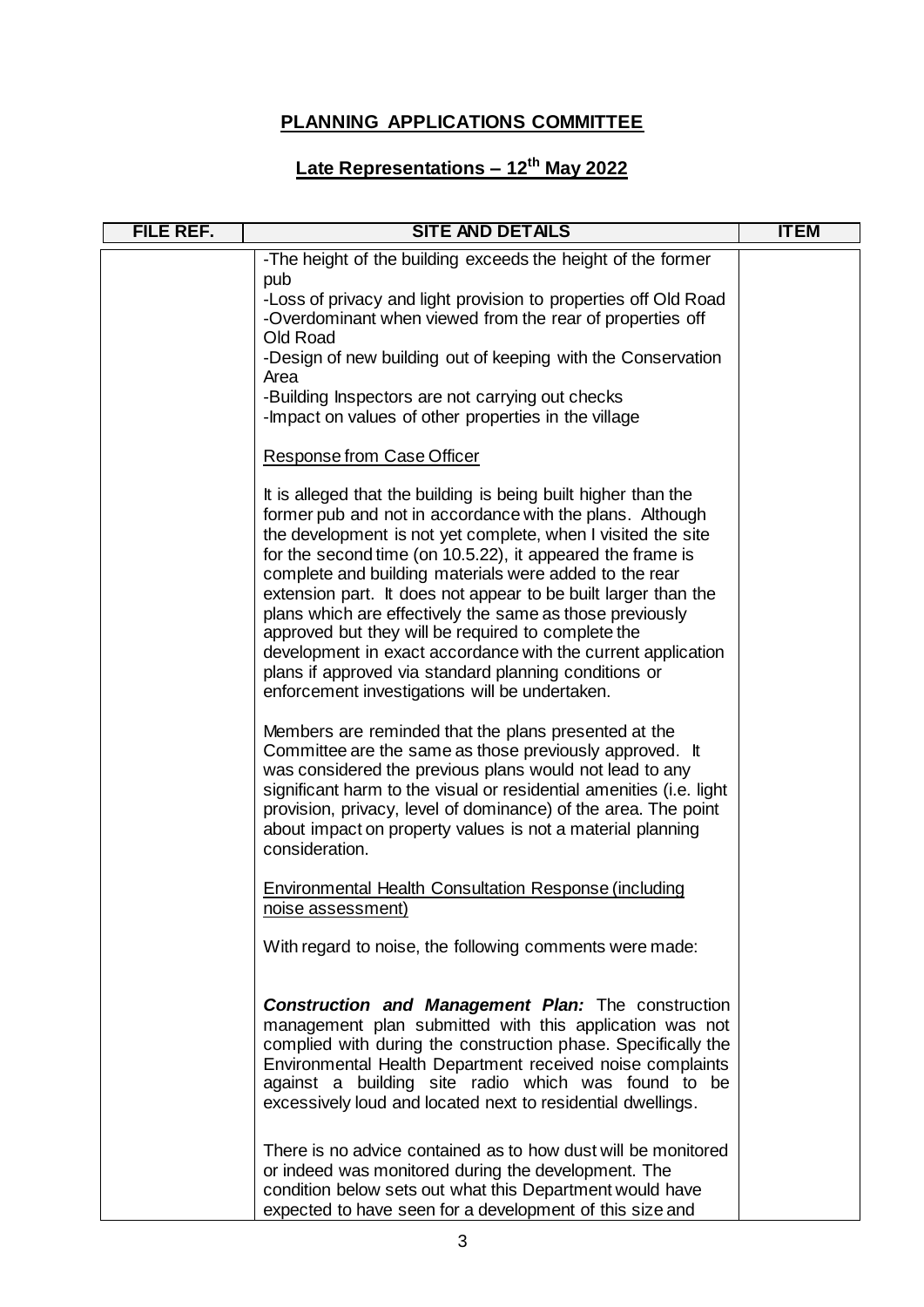| location. The fact this development commenced without<br>approval of an appropriate construction plan is a concern.<br>Sound transmission between residential units and<br>1.<br>commercial area will be dealt with through building<br>regulations. Environmental Health would recommend pre-                                                                                                                                                                                                                                                                                                                                                                                             |  |
|--------------------------------------------------------------------------------------------------------------------------------------------------------------------------------------------------------------------------------------------------------------------------------------------------------------------------------------------------------------------------------------------------------------------------------------------------------------------------------------------------------------------------------------------------------------------------------------------------------------------------------------------------------------------------------------------|--|
|                                                                                                                                                                                                                                                                                                                                                                                                                                                                                                                                                                                                                                                                                            |  |
| testing is<br>completion<br>undertaken to<br>noise<br>ensure<br>transmission between apartment units and commercial area<br>does not impact residential amenity.                                                                                                                                                                                                                                                                                                                                                                                                                                                                                                                           |  |
| 2. Condition timings of deliveries.                                                                                                                                                                                                                                                                                                                                                                                                                                                                                                                                                                                                                                                        |  |
| 3. The noise assessment has been updated and the<br>prediction based on specific plant acoustic detail is that noise<br>from plant will not adversely impact existing background<br>sound levels at neighbouring properties (ref table 3). The<br>predicted noise levels have been assessed under BS4142. A<br>condition is advised to take account of the advice contained<br>in the assessment.                                                                                                                                                                                                                                                                                          |  |
| 4. A site specific scheme of sound insulation should be<br>submitted to ensure that road traffic noise does not impact<br>future residential amenity. This should be submitted in<br>compliance with BS8233:2014 and the PROPG: New<br>Residential Development.                                                                                                                                                                                                                                                                                                                                                                                                                            |  |
| <b>Officer Comment</b>                                                                                                                                                                                                                                                                                                                                                                                                                                                                                                                                                                                                                                                                     |  |
| The Environmental Health Section has approved the<br>amended details of the plant/machinery design and location<br>(immediately to the west of the extension) but has concerns<br>that the submitted Construction and Environment<br>management Plan (CEMP) is not being followed. Conditions<br>are proposed to be applied in the event of an approval, as<br>recommended by Environmental Health, which will ask for a<br>revised CEMP to be submitted within a limited time-frame and<br>other conditions requesting a Noise Insulation Scheme and<br>compliance with plant/machinery noise limits, restrictions on<br>delivery hours and details of external lighting to be submitted. |  |
| Other                                                                                                                                                                                                                                                                                                                                                                                                                                                                                                                                                                                                                                                                                      |  |
| The agent has confirmed that the underground fuel tanks<br>have been removed and therefore the<br>contamination/remediation condition set out in the report<br>would be altered accordingly in the event of an approval.                                                                                                                                                                                                                                                                                                                                                                                                                                                                   |  |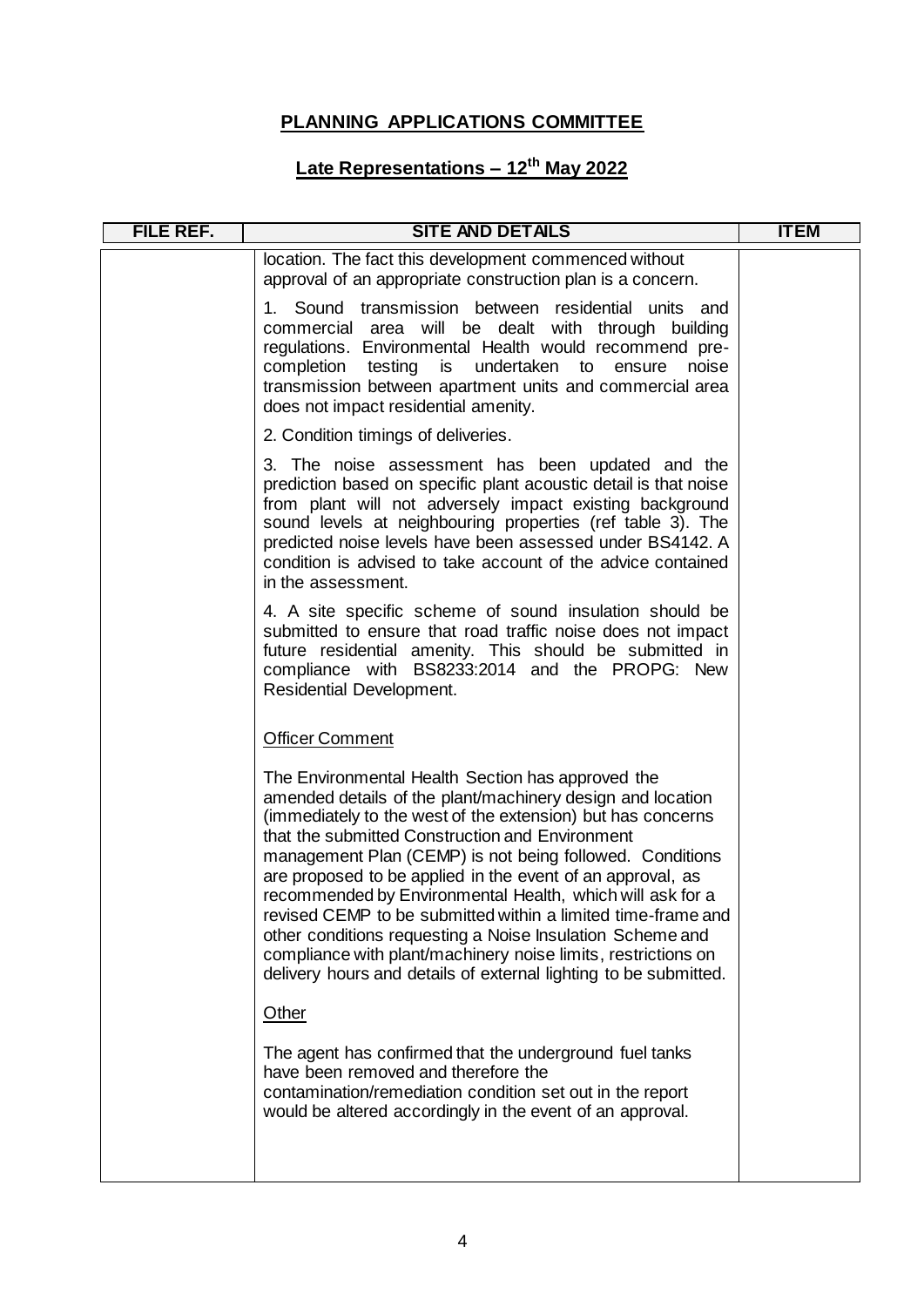| <b>FILE REF.</b> | <b>SITE AND DETAILS</b>                                                                                                                                                                                                                                                                                                                                                                                                       | <b>ITEM</b> |
|------------------|-------------------------------------------------------------------------------------------------------------------------------------------------------------------------------------------------------------------------------------------------------------------------------------------------------------------------------------------------------------------------------------------------------------------------------|-------------|
| SMD/2019/0632    | The Royal Oak                                                                                                                                                                                                                                                                                                                                                                                                                 | Item 7      |
|                  | The Chairman of Friends of The Royal Oak which submitted<br>the application for the Asset of Community Value status<br>would like to clarify a wider reason for the ACV application<br>which is follows:                                                                                                                                                                                                                      |             |
|                  | "Should the property be sold, and the group finds the funds to<br>purchase and renovate the building, examples of the types of<br>use the building could have are:- an arts/heritage centre, café<br>and meeting/function rooms"                                                                                                                                                                                              |             |
|                  | In a separate email, the Chairman also points out that the<br>community has expressed an interest in the Royal Oak<br>building and has been working towards an alternative with<br>some co-operation from Mr. Gough (by allowing access).                                                                                                                                                                                     |             |
| SMD/2021/0530    | The Swan Inn Town End Cheadle                                                                                                                                                                                                                                                                                                                                                                                                 |             |
|                  | No updates                                                                                                                                                                                                                                                                                                                                                                                                                    | Item 8      |
| SMD/2021/0546    | The Swan Inn Town End Cheadle                                                                                                                                                                                                                                                                                                                                                                                                 | Item 9      |
|                  | No updates                                                                                                                                                                                                                                                                                                                                                                                                                    |             |
| SMD/2021/0676    | Bradstones, Bottom Lane, Ipstones                                                                                                                                                                                                                                                                                                                                                                                             | Item 10     |
|                  | No updates                                                                                                                                                                                                                                                                                                                                                                                                                    |             |
| SMD/2021/0656    | Land at Eastern End of Mill Lane, Wetley Rocks                                                                                                                                                                                                                                                                                                                                                                                | Item 11     |
|                  | Staffordshire County Council (Highways): No objections<br>subject to conditions and informative notes as follows:                                                                                                                                                                                                                                                                                                             |             |
|                  | 1. The development hereby permitted shall not be brought<br>into use until the accesses, parking, servicing and turning<br>areas have been provided in accordance with the approved<br>plan RMW10 B. The parking, turning and servicing areas<br>shall thereafter be retained unobstructed as parking, turning<br>and servicing areas for the life of the development.<br><b>Reason:-</b> In the interests of highway safety. |             |
|                  | 2. The development hereby permitted shall not be brought<br>into use until the access drive rear of the public highway has<br>been surfaced and thereafter maintained in a bound material<br>in accordance with the approved plan RMW10 B.<br><b>Reason:-</b> In the interests of highway safety.                                                                                                                             |             |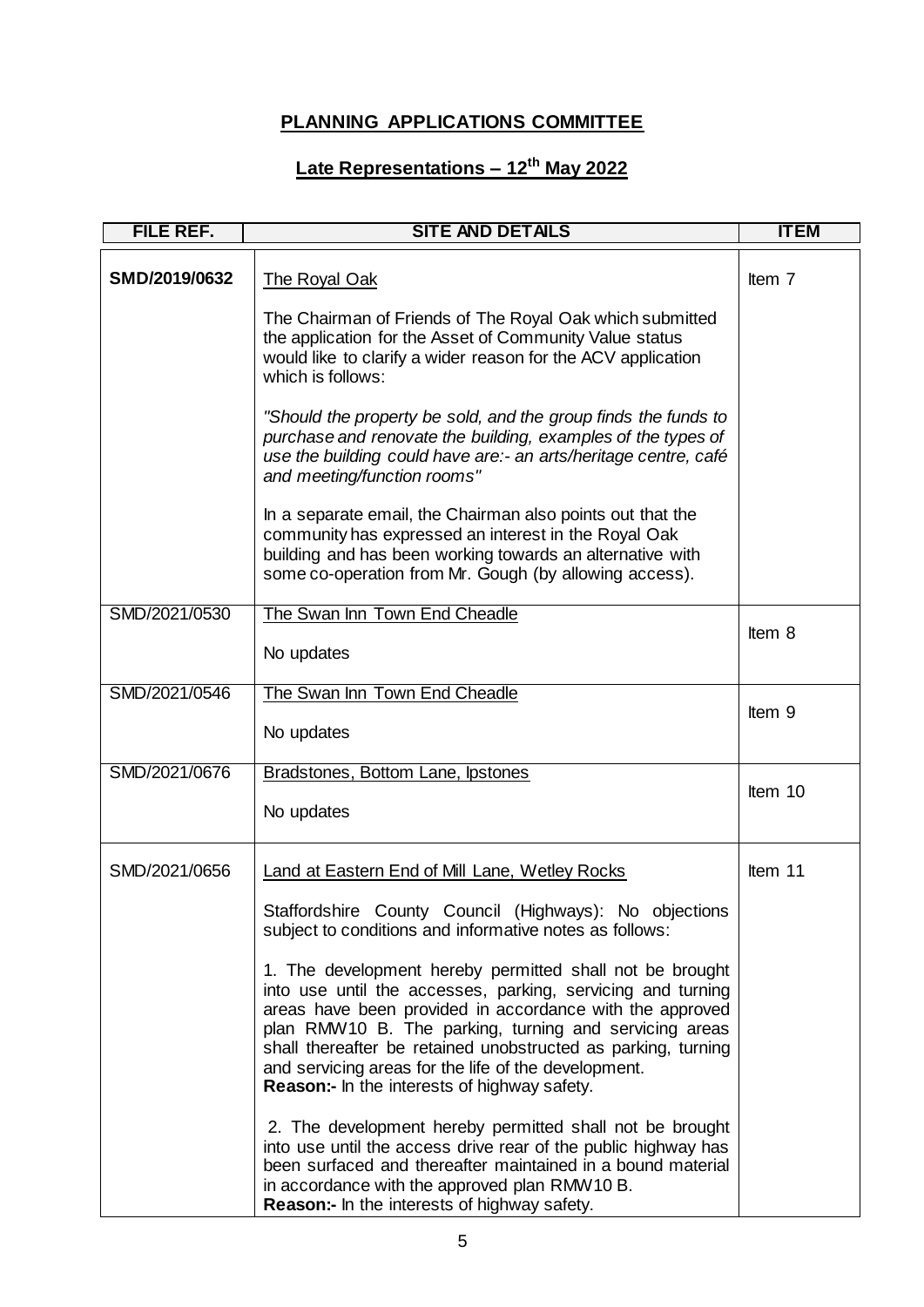| <b>FILE REF.</b> | <b>SITE AND DETAILS</b>                                                                                                                                                                                                                                                                                                                                                                                                                                                                                                                                                                                                                                                                                                                                                                                 | <b>ITEM</b> |
|------------------|---------------------------------------------------------------------------------------------------------------------------------------------------------------------------------------------------------------------------------------------------------------------------------------------------------------------------------------------------------------------------------------------------------------------------------------------------------------------------------------------------------------------------------------------------------------------------------------------------------------------------------------------------------------------------------------------------------------------------------------------------------------------------------------------------------|-------------|
|                  | 3. The development hereby permitted shall not be brought<br>into use until details of the surface water drainage<br>interceptors to be provided across the accesses immediately<br>to the rear of the highway boundary, connected to a surface<br>water outfall or on SUDS principles, have been submitted to<br>and approved in writing by the Local Planning Authority. The<br>drainage works shall thereafter be constructed in accordance<br>with the approved details prior to the development being first<br>brought into use.<br>Reason:- In the interests of highway safety.                                                                                                                                                                                                                    |             |
|                  | 4. The development hereby permitted shall not be brought<br>into use until the access to the site within the limits of the<br>public highway has been completed.<br>Reason:- In the interests of highway safety.                                                                                                                                                                                                                                                                                                                                                                                                                                                                                                                                                                                        |             |
|                  | 5. The development hereby permitted shall not be brought<br>into use until details of the reinstatement of that part of the<br>existing site access to verge and footway, which shall include<br>the access crossing between the site and carriageway edge<br>made redundant as a consequence of the development have<br>been first submitted to and approved in writing by the local<br>planning authority. That part of the existing site access made<br>redundant as a consequence of the development hereby<br>approved shall thereafter be reinstated as verge and footway<br>in accordance with the approved plans.<br><b>Reason:-</b> In the interests of highway safety and to avoid a<br>proliferation of over wide access crossings and return that<br>part of the redundant access to verge. |             |
|                  | Highways informative to be included on decision notice.<br>The dropped crossing to the site shall be constructed in<br>accordance with the submitted drawing SCC Highways<br>requirements. Please note that prior to the access being<br>constructed you require Section 184 Notice of Approval from<br>Staffordshire County Council. The link below provides a link<br>to 'vehicle dropped crossings' which includes a 'vehicle<br>dropped crossing information pack' and an application form<br>for a dropped crossing. Please complete and send to the<br>address indicated on the application form (or email to<br>nmu@staffordshire.gov.uk)<br>Vehicle access crossing (dropped kerb) - Staffordshire<br><b>County Council</b><br>http://www.staffordshire.gov.uk/transport/staffshighways/licen   |             |
|                  | ces/<br>The reinstatement of the part of the redundant access to                                                                                                                                                                                                                                                                                                                                                                                                                                                                                                                                                                                                                                                                                                                                        |             |